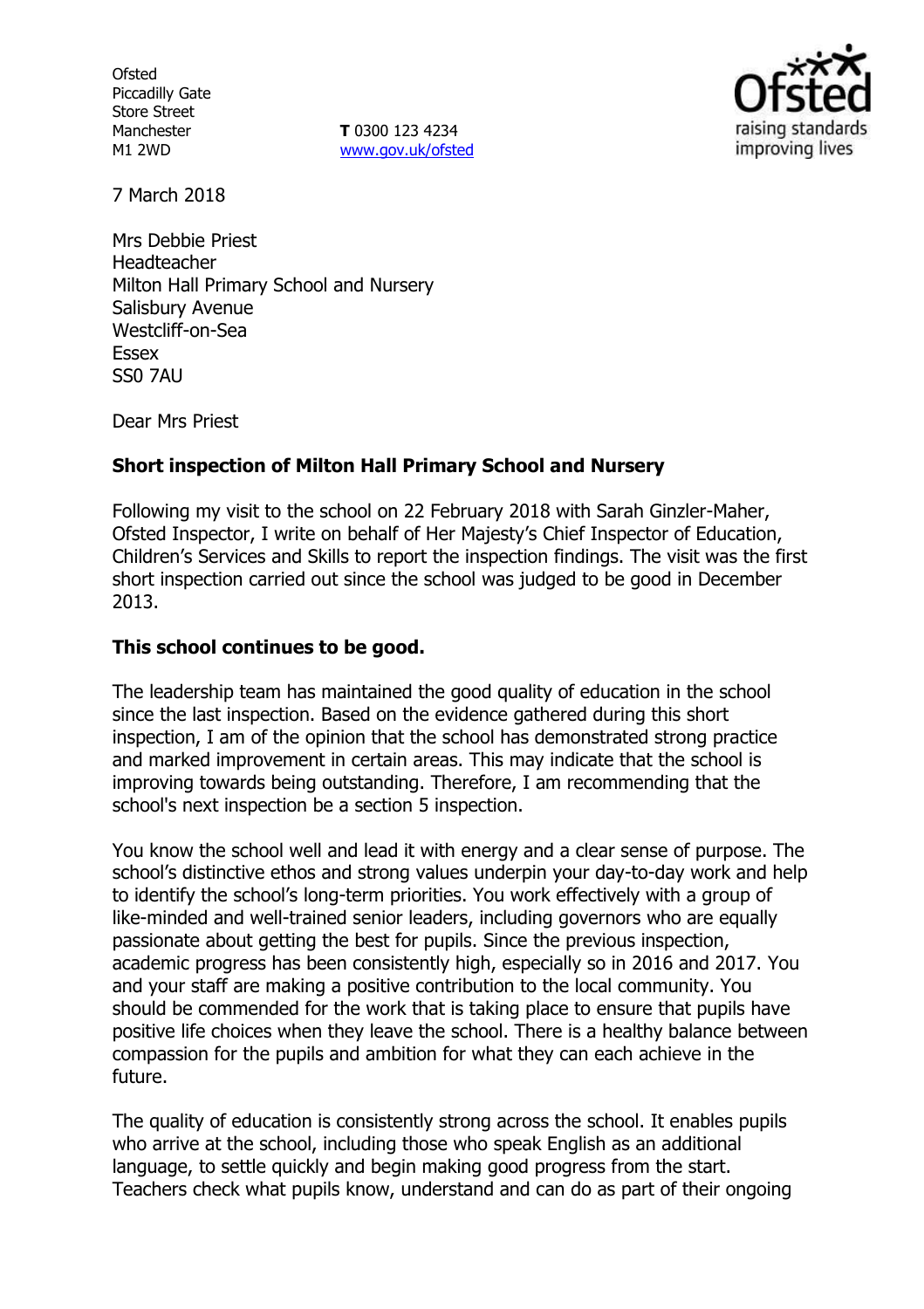

dialogue with pupils. They use assessment information effectively to plan the right steps to build pupils' skills, knowledge and understanding in reading, writing and mathematics. Pupils who have special educational needs (SEN) and/or disabilities also achieve well.

You have ensured that the quality of teaching at Milton Hall is of a consistently high standard. You and your staff have high expectations of what pupils can achieve no matter their prior attainment or barriers to learning. Teachers' subject knowledge is very good and they deliver lessons at a brisk pace that engages the vast majority of pupils. As a result, behaviour is extremely positive across the school and many pupils are making exceptional progress.

Pupils feel at home in the school because you have nurtured a caring, supportive and welcoming culture. Pupils want to do their best and this shows in their behaviour and the way they treat each other. Pupils are friendly, cheerful and loyal to their school.

The large majority of parents and carers who responded to the online survey Parent View are also satisfied with different aspects of the school's work, with many commenting that they strongly agree with the statements asked. Comments such as 'My child loves coming to Milton Hall,' and 'My child is thriving in her first year. Her teachers are brilliant at what they do and I couldn't ask for a better start to education for my daughter,' were typical of the many positive comments offered by parents.

You have addressed the areas for improvement identified at the last inspection. You have recently implemented initiatives to allow subject leaders within the foundation subjects to monitor the academic progress being made within their subjects. This is still relatively new and the impact on assessment and progress in the foundation subjects has yet to be fully seen. As a result, subject leaders are not fully monitoring their areas of responsibilities to ensure that the provision is strong.

### **Safeguarding is effective.**

You have ensured that all safeguarding arrangements are fit for purpose and records are detailed and of high quality. There is a strong culture of keeping pupils safe throughout the whole school community. Pupils trust and respect you and the other adults who care for them and say that they feel valued and safe. You take great care to identify when pupils need additional help. You work closely with other professionals and services to ensure that pupils and families receive the timely help and effective support they need. Records show the effectiveness and positive impact of this work.

### **Inspection findings**

 $\blacksquare$  My first line of enguiry, to establish if the school remains good, was to consider how well year group leaders and subject leaders use information about pupils' progress to check the quality of provision within their area of responsibility. I held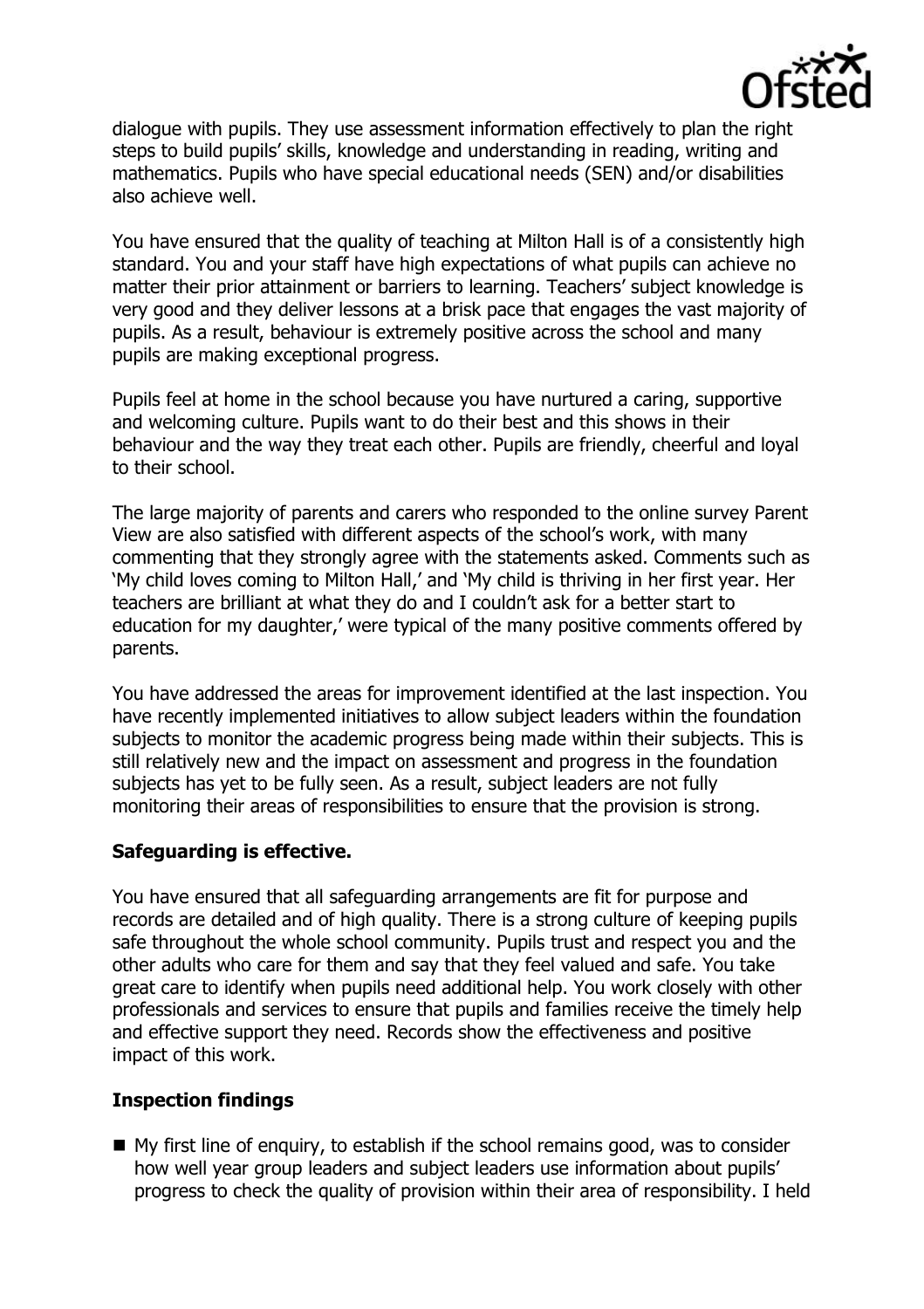

meetings with leaders as well as discussing this matter with senior leaders and governors. Significant improvements have been made since the last inspection. Year group leaders have been appointed and have played a pivotal role in the school's recent academic successes. They work closely with senior leaders and monitor the progress of pupils within their year groups. As a result they have a comprehensive understanding of the strengths and areas for development within their areas of responsibilities. Year group leaders also work with the staff within their year groups to improve practice. Inspection activities showed that quick intervention by leaders has ensured that the quality of teaching is consistently strong across the school.

- The English and mathematics subject leaders have a thorough understanding of their subjects. They spoke with clarity about how they use a range of monitoring tools to ensure that pupils make high levels of progress throughout the school. They have a comprehensive understanding of how the assessment information produced by teachers shapes leaders' understanding of the provision within their subjects. They use this information to plan staff training as well as make changes to the curriculum. For example, the school recently changed its mathematics programme of work as a result of gathering the views of staff and monitoring pupil outcomes.
- Leaders of the foundation subjects monitor their subjects well and have a good understanding of the impact of their work within their area of responsibilities. However, they are not yet fully aware of the assessment information relating to their subjects and therefore are not yet as effective as their English and mathematics counterparts in monitoring pupils' progress.
- My second line of enquiry focused on how well leaders and managers are ensuring that a greater proportion of pupils attain the higher than expected standard in reading, writing and mathematics. The school has correctly placed a high focus on this area and has appointed a member of staff to lead across the school. This has already made a big impact on the progress that the most able pupils are making. Across the school, the vast majority of teachers plan lessons that challenge the most able and require pupils to reason, debate and explain their understanding. For example, a group of Year 6 pupils expertly debated the merits of a book compared to a film version of a story.
- The school ensures its pupils, including the most able, aspire to attend university. They sign pupils up to the 'Children's University' and encourage pupils to attain a child's degree. They run intervention clubs and activities to stretch and challenge pupils such as the Brilliant Club and the  $11+$  Club. The most able pupils have access to a visiting academic who works with a group of pupils to deepen their knowledge, understanding and skills when reading challenging texts in English.
- As a result of the school's focus on raising the attainment of the most able a higher proportion of current pupils are on track to reach the higher standard in reading, writing and mathematics than in previous years. The school's work to raise the percentage of pupils attaining the higher standard at both key stages is to be commended. Pupils regularly start the school with academic levels lower than their peers nationally or having English as an additional language. Due to strong teaching and highly effective support systems, these pupils quickly catch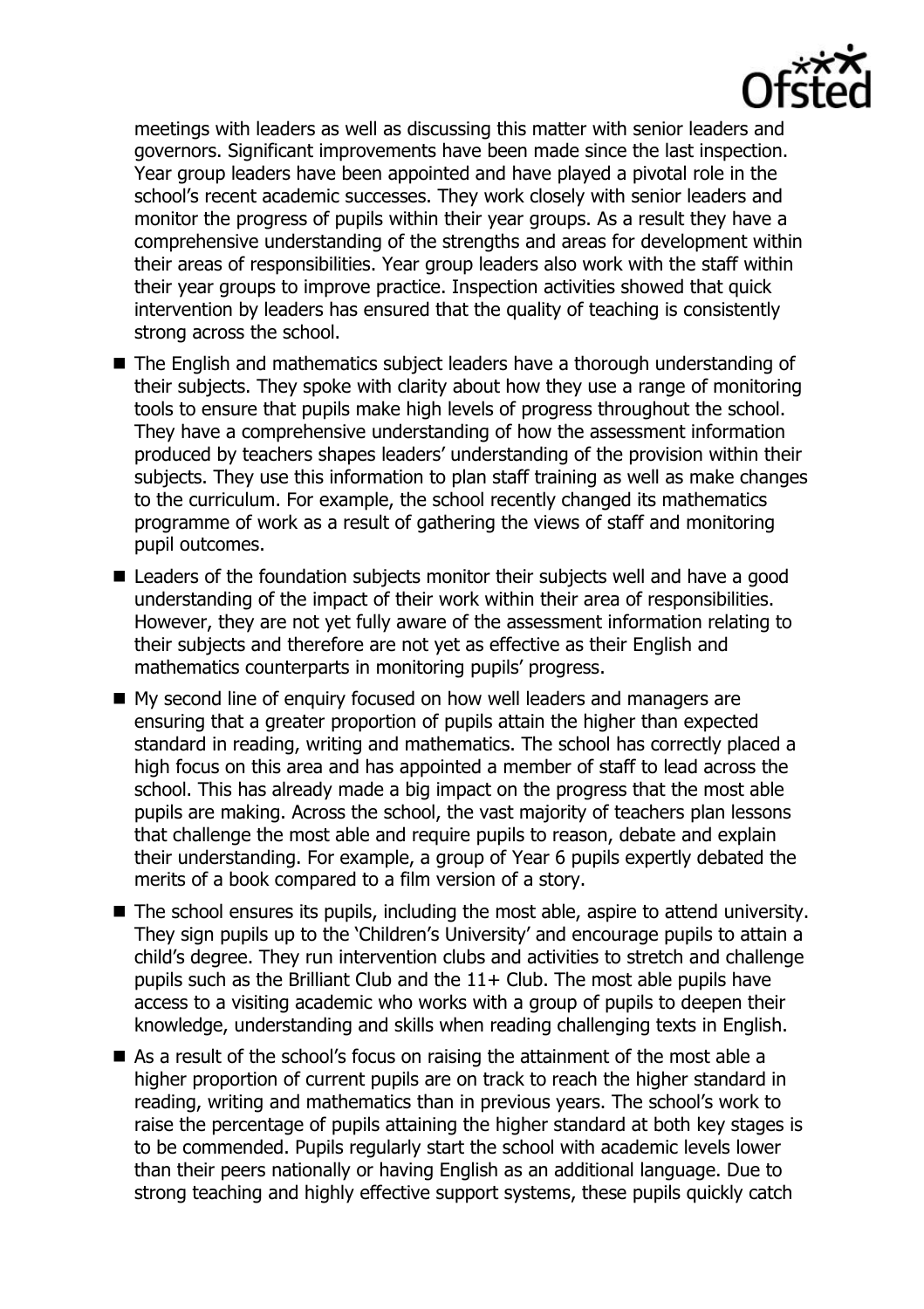

up with their peers and increasingly a greater proportion are attaining higher standards.

- During the inspection, I also wanted to investigate how well leaders spend the pupil premium grant to ensure that disadvantaged pupils make the same level of progress as their peers. I looked at a wide variety of work from current pupils eligible for the pupil premium grant and found that progress over time is strong for this group of pupils across the curriculum, particularly so for writing. Teachers provide effective strategies to overcome the barriers to learning faced by many pupils at the school. Governors routinely challenge leaders on the progress of disadvantaged pupils to ensure that the pupil premium grant is spent accurately to address the needs of the pupils at the school.
- Over recent years the progress of disadvantaged pupils has been higher than the national figures and significantly higher than their non-disadvantaged peers nationally. This is testament to the exceptional work that the school undertakes to ensure that pupils have the same life opportunities and chances as each other. Indeed, this is seen through the fact that you have been asked by the local authority to lead on a project across the authority in raising the achievement of disadvantaged pupils.
- My final line of enquiry centred on the school's work to ensure that the upward trend in outcomes seen in 2017 at key stage 1 and key stage 2 continues into 2018 and beyond. As a result of strong teaching across the school, pupils are receiving an education that is allowing them to fulfil their potential and for many, to exceed their potential.
- Work in pupils' books shows that progress from typically low starting points across the curriculum is extremely positive. Teachers and support staff provide timely and purposeful comments, in line with the schools marking and feedback policy that enable pupils to improve their work and correct misconceptions across the curriculum. Questioning is a strength of the school and is enabling all pupils, especially the most able, to develop key skills and understanding. Teachers and support staff were observed asking questions that probed pupils' thinking and encouraged detailed explanations from pupils. As a result, current pupils are on track to attain and achieve higher than their 2017 peers in both key stages. Inspection activities support the school's view and own assessment information.

# **Next steps for the school**

Leaders and those responsible for governance should ensure that:

■ leaders of subjects other than English and mathematics use a range of assessment information to monitor pupil progress within their areas of responsibilities to check the quality of provision.